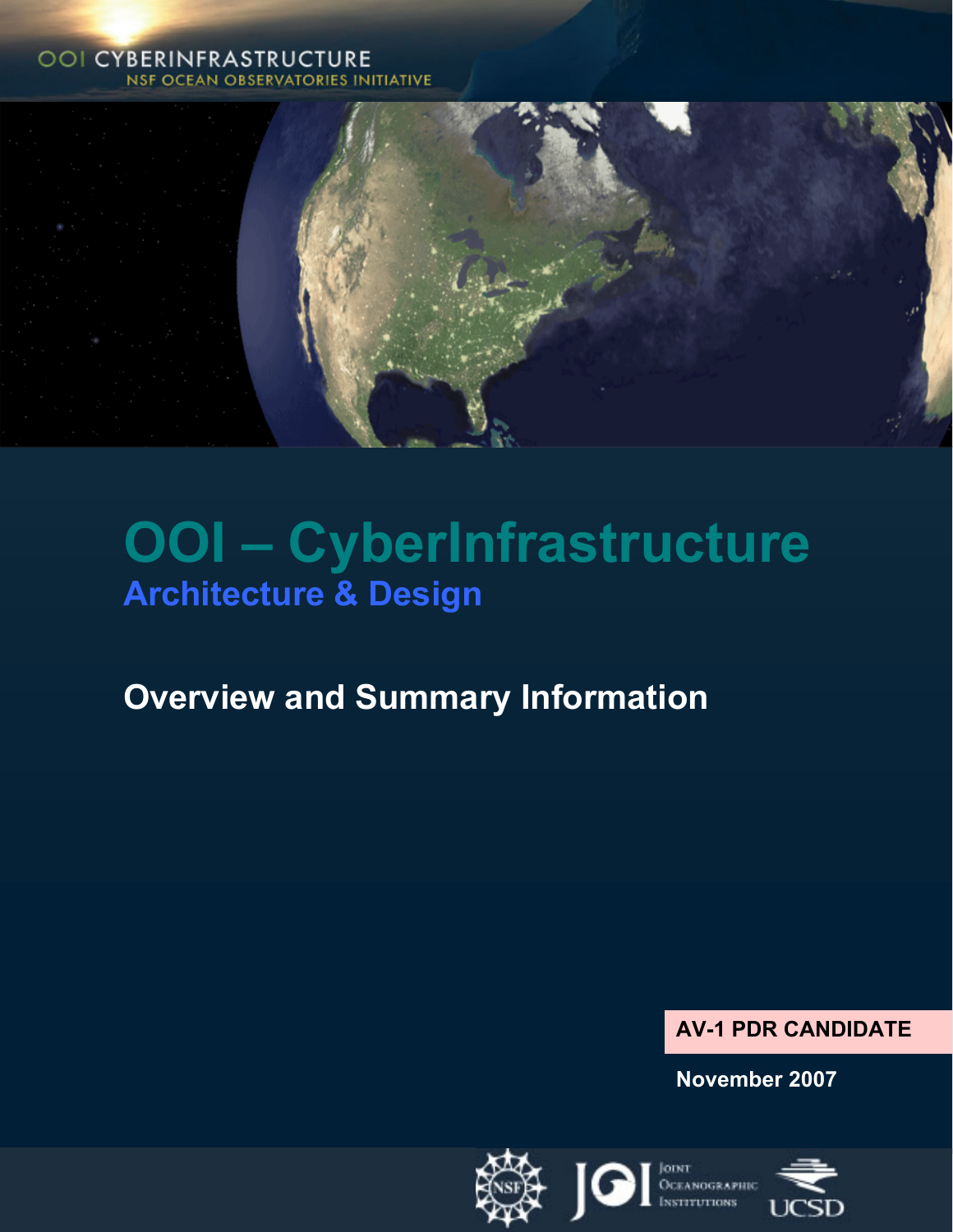## **Document owner: OOI CI Design Team**

## **Document History**

| <b>Date</b>      | <b>Version</b> | <b>By</b>     | <b>Description of Changes</b>                                    |
|------------------|----------------|---------------|------------------------------------------------------------------|
| 2006-03-09       | 0.1            | John Graybeal | Initial draft                                                    |
| 2006-05-28       | 1.0            | Alan Chave    | Final draft                                                      |
| 2006-05-30       | 1.1            | Alan Chave    | Initial release                                                  |
| 2006-07-26       | 1.2            | Alan Chave    | Final release                                                    |
| 2007-08-03       | 20             | CI ADT        | Conceptual Architecture Update Initial Draft.                    |
|                  |                |               | Reframed, updated architecture scope, replaced<br>ORION with OOI |
| 2007-08-15       | 21             | <b>CIADT</b>  | Addressed review comments, added CI scope                        |
| 2007-10-04       | 22             | <b>CIADT</b>  | <b>PDR</b> Candidate                                             |
| $2007 - 11 - 12$ | 2.3            | <b>CIADT</b>  | Aligned with OV-2, OV4, OV-7                                     |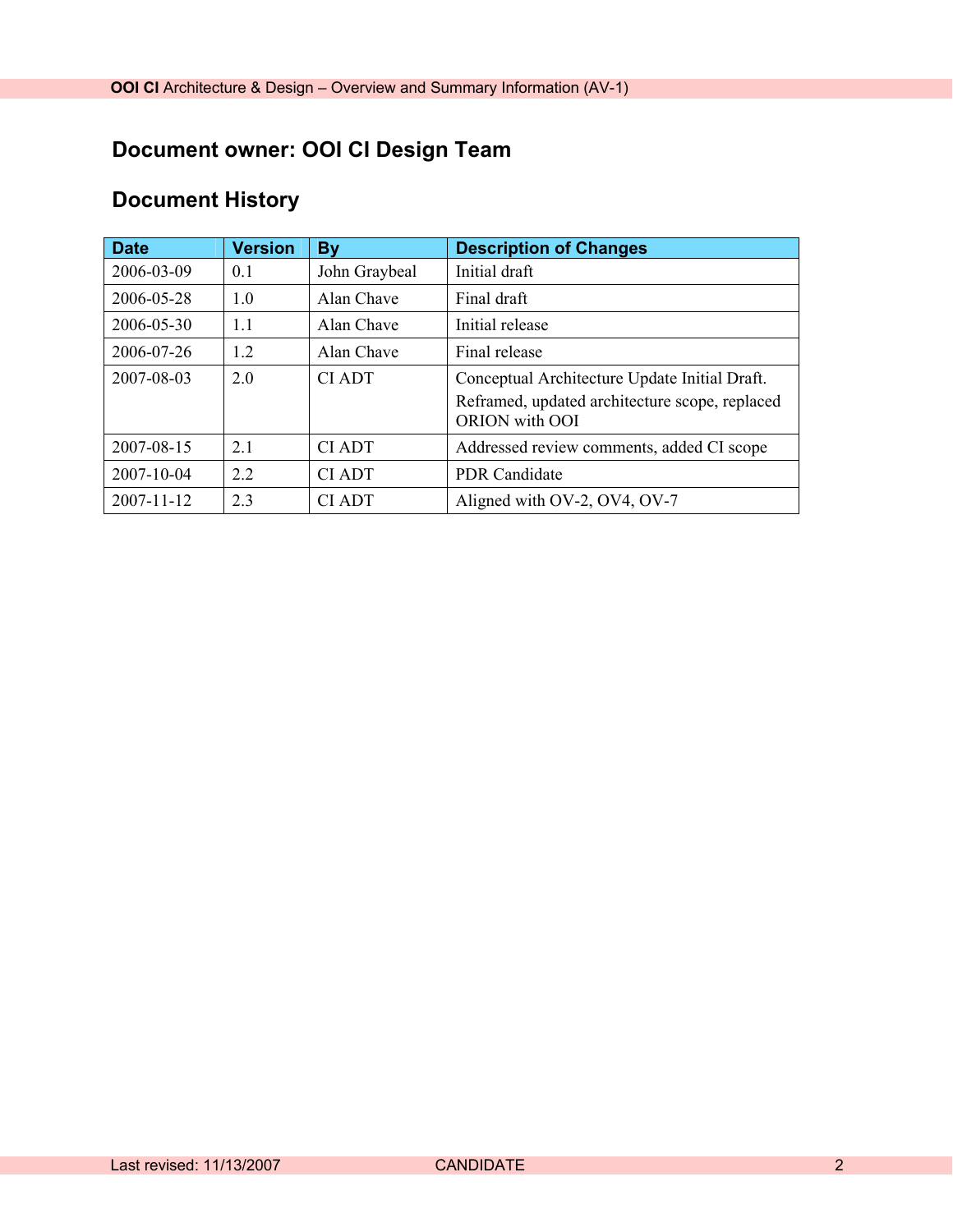## **Preamble**

The set of documents named AV\*, OV\*, SV\*, TV\* are all part of the OOI CyberInfrastructure Architecture & Design (CIAD), in the structure prescribed by the DoDAF (Department of Defense Architecture Framework). Each document has a designated title, an identifier (such as AV-1) and covers a specific topic in a self-contained way. Document AV-1 provides further explanations and a summary. A glossary of the terms used in these documents and their context can be found in AV-2.

The figure below suggests an intuitive reading flow through the provided documents. Other documents will be added to the figure as they emerge during the design of the CI (for the complete set of documents see AV-1). The thick arrow suggests a reading order through the core documents (AV-1, OV-1, OV-5 and SV-1). The red rectangle highlights the current document.

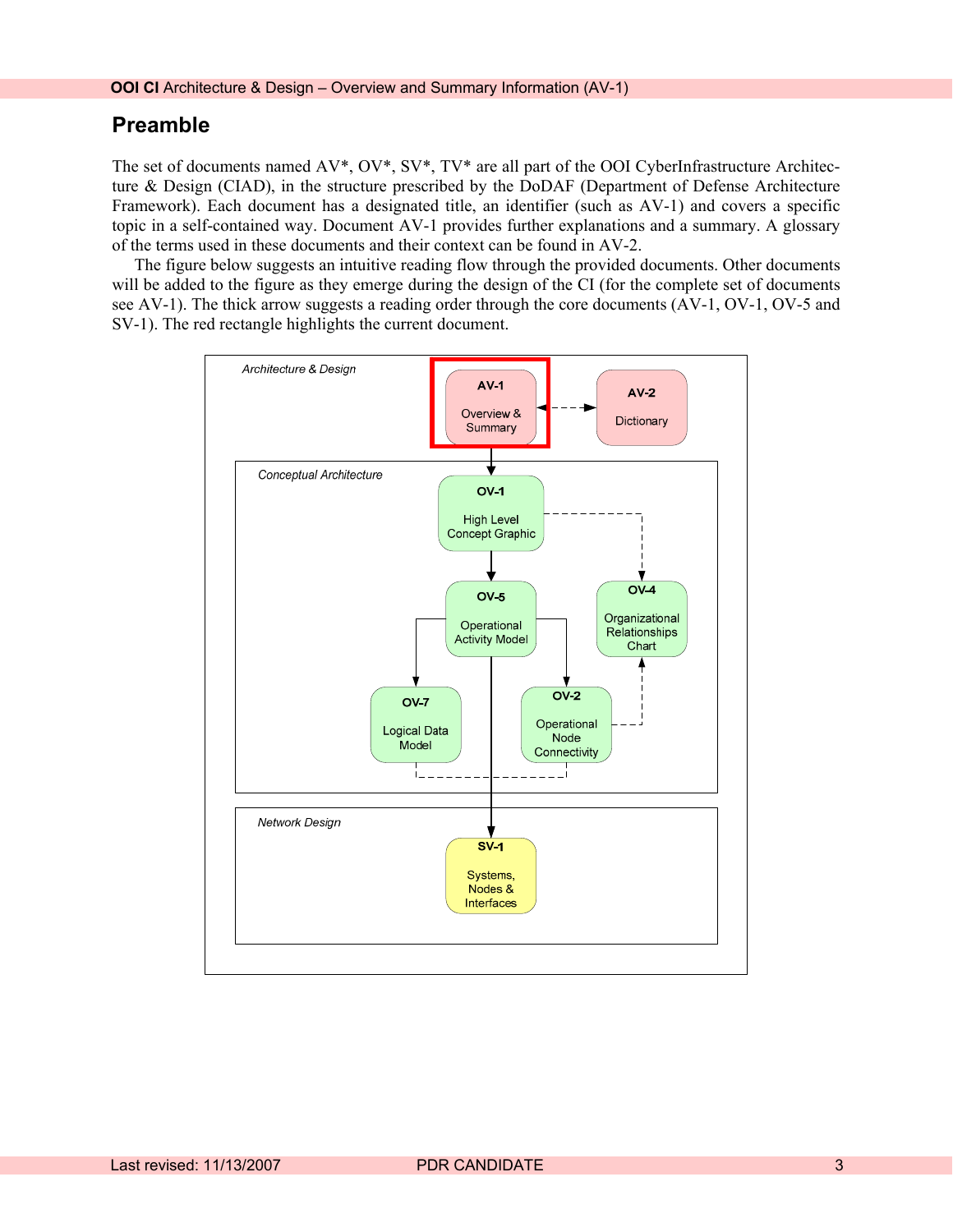## **Table of Contents**

| 1           |                                               |                                                                               |  |
|-------------|-----------------------------------------------|-------------------------------------------------------------------------------|--|
|             | 1.1<br>1.2                                    |                                                                               |  |
| $2^{\circ}$ |                                               |                                                                               |  |
|             | 2.1<br>2.2<br>2.3<br>2.4<br>2.5<br>2.6<br>2.7 | LEVEL OF EFFORT AND PROJECTED AND ACTUAL COSTS TO DEVELOP THE ARCHITECTURE 7  |  |
| 3           |                                               |                                                                               |  |
|             | 3.1<br>3.2                                    |                                                                               |  |
| $\mathbf 4$ |                                               |                                                                               |  |
|             | 4.1<br>4.2<br>4.3                             |                                                                               |  |
| 5           |                                               |                                                                               |  |
|             | 5.1<br>5.2                                    | PURPOSE AND QUESTIONS TO BE ADDRESSED THROUGH ANALYSIS OF THE ARCHITECTURE  9 |  |
| 6           |                                               |                                                                               |  |
|             | 6.1<br>6.2<br>6.3<br>6.4                      |                                                                               |  |
| 7           |                                               |                                                                               |  |
| 8           |                                               |                                                                               |  |
| 9           |                                               | APPENDIX: DODAF ARCHITECTURE VIEWS AND PRODUCTS 12                            |  |
|             | 9.1<br>9.2                                    |                                                                               |  |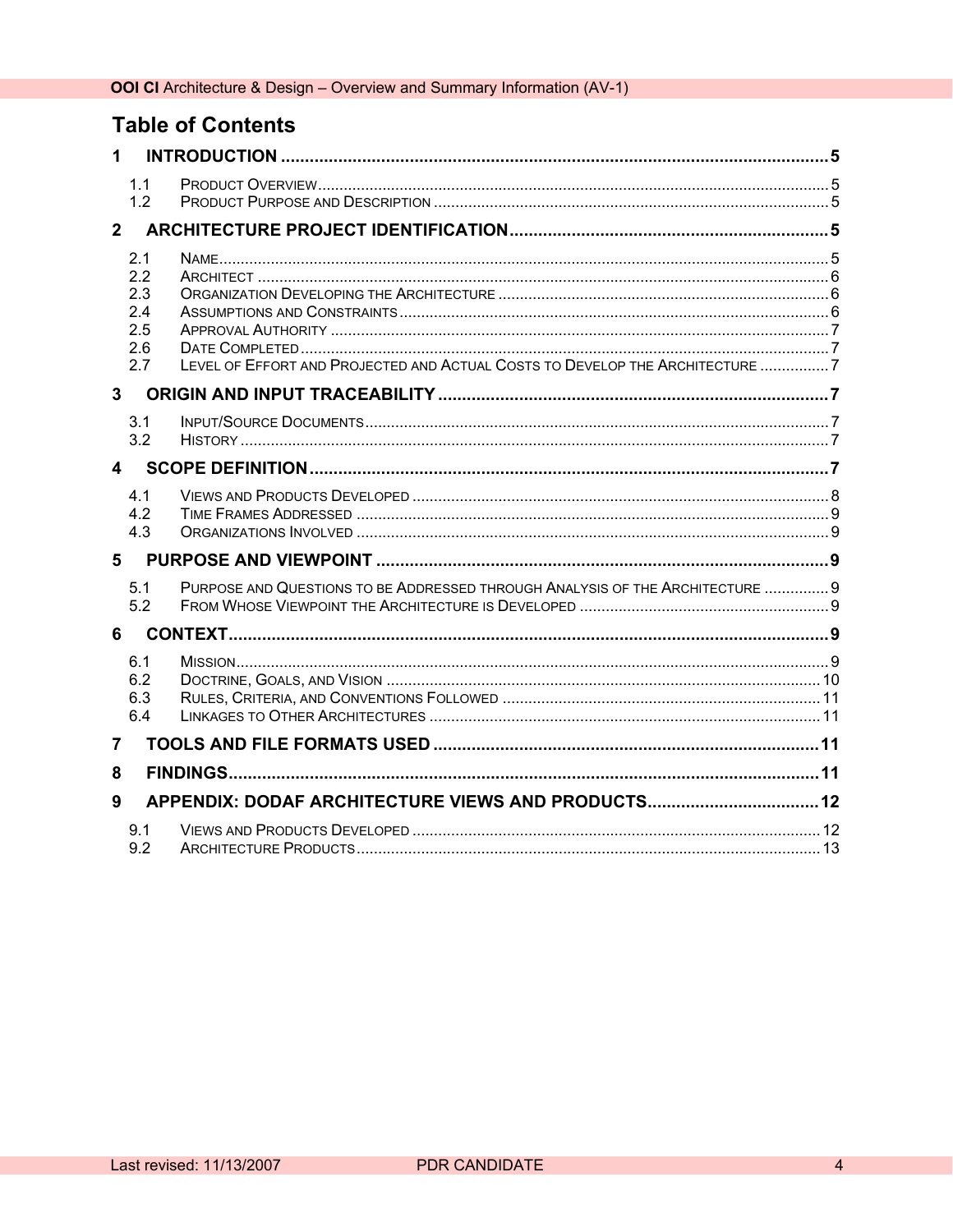## <span id="page-4-0"></span>**OOI - CyberInfrastructure Architecture & Design Overview and Summary Information (AV-1)**

## **1 Introduction**

#### **1.1 Product Overview**

The Overview and Summary Information provides executive-level summary information in a consistent form that allows quick reference and comparison among architectures. AV-1 includes assumptions, constraints, and limitations that may affect high-level decision processes involving the architecture (adapted from [DoDAF-vII 2007]).

## **1.2 Product Purpose and Description**

The AV-1 product comprises a textual executive summary of the OOI CI architecture, serving as a planning guide in the initial phases of architecture development. It documents the following activities:

**Architecture Project Identification** Identifies the architecture project name, the architect, and the organization developing the architecture. It also includes assumptions and constraints, identifies the approving authority and the completion date, and records the level of effort and costs required to develop the architecture.

**Scope** Identifies the views and products that have been developed and the temporal nature of the architecture. Scope also identifies the organizations that fall within the scope of the architecture.

**Purpose and Viewpoint** Explains the need for the architecture, what it should demonstrate, the types of analyses that will be applied to it, who is expected to perform the analyses, what decisions are expected to be made on the basis of analyses, who is expected to make those decisions, and what actions are expected to result.

**Context** Describes the setting in which the architecture exists. It includes such things as mission, doctrine, relevant goals and vision statements, concepts of operation, use scenarios, information assurance context, environmental conditions, and geographical areas addressed, where applicable. Context also identifies authoritative sources for the rules, criteria, and conventions that were followed. The tasking for the architecture project and known or anticipated linkages to other architectures are identified.

**Tools and File Formats Used** Identifies the tool suite used to develop the architecture, and file names and formats for the architecture and each product.

**Findings** States the findings and recommendations that have been developed based on the architecture effort (adapted from [DoDAF-vII 2007]).

## **2 Architecture Project Identification**

#### **2.1 Name**

.

This architecture is targeting the CyberInfrastructure (CI) part of the Ocean Observatories Initiative (OOI) program, resulting in the CyberInfrastructure Architecture Design (CIAD).

It is based on the Conceptual Architecture Design (CAD), carried out by the OOI Conceptual Architecture Design Team (CADT), a subcommittee of the OOI CI Committee.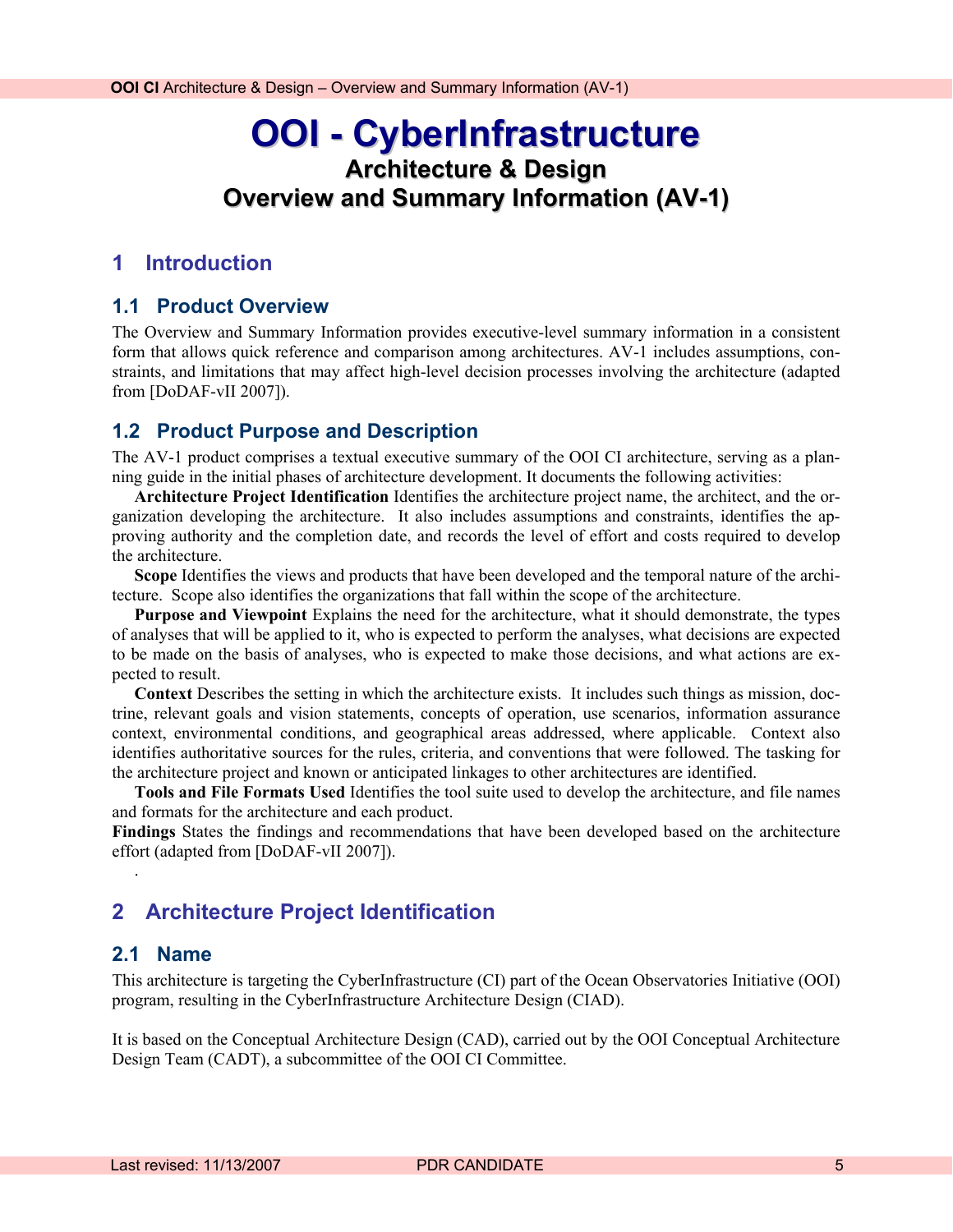## <span id="page-5-0"></span>**2.2 Architect**

This project is carried out by the OOI CI Architecture Design Team (CIADT), a subteam of the CI Implementing Organization (CIIO). The OOI CI System Architect is Ingolf Krueger (UCSD).

## **2.3 Organization Developing the Architecture**

This architecture is being developed by the OOI CI Implementing Organization (CIIO) on behalf of the OOI Program Office, which is hosted and overseen by the Joint Oceanographic Institutions (JOI), a subdivision of the Consortium for Ocean Leadership (COL).

## **2.4 Assumptions and Constraints**

The OOI CIAD description is a living document that depends on input from various stakeholders, and in particular the OOI Observatory Steering Committee and its subcommittees. The stakeholders list is comprised of individuals or organizations that would serve as excellent sources to identify specific requirements or features to be implemented in the OOI CI.

- o OOI community:
	- 1. Ocean scientists directly involved with observatory experiments.
	- 2. Ocean scientists not directly involved with observatory experiments.
	- 3. Ocean scientists who develop data products based on observatory data.
	- 4. Ocean technologists and engineers who develop instruments and platforms for use on ocean observatories.
	- 5. Educators who use outreach products developed by OOI.
- o External community
	- 1. Environmental scientists directly involved with other observatory efforts (e.g., NEON, WATERS).
	- 2. Environmental scientists not directly involved with other observatory efforts.
	- 3. The public at large.
	- 4. The operational oceanography community, and especially the Integrated and Sustained Ocean Observing System (IOOS).
	- 5. The US national security authorities.

The following constraints must be considered for the entire architecture:

- The OOI CI is in service to scientific investigation, discovery and innovation, and its development must be science-driven.
- System engineering and integration activities for the OOI CI should comply with the procedures and standards supported by the International Council on System Engineering (INCOSE) ([http://www.incose.org](http://www.incose.org/)) to the greatest extent practicable.
- OOI CI system engineering and integration activities should comply with existing architectural frameworks identified within each stakeholder area of interest.
- The national security concerns of the US government must be accommodated.
- Legal requirements (e.g., Section 508, ITAR) must be accommodated.
- The hardware/software interface between the wet and dry elements of the global, coastal, and regional cabled observatories and the OOI CI must be managed throughout the design cycle.
- The Concept of Operations (ConOps) should comply with existing stakeholder policies and procedures.

In addition, the architecture and its documentation are constrained by the availability of information for subsystems that may be influenced by commercial confidentiality or other factors.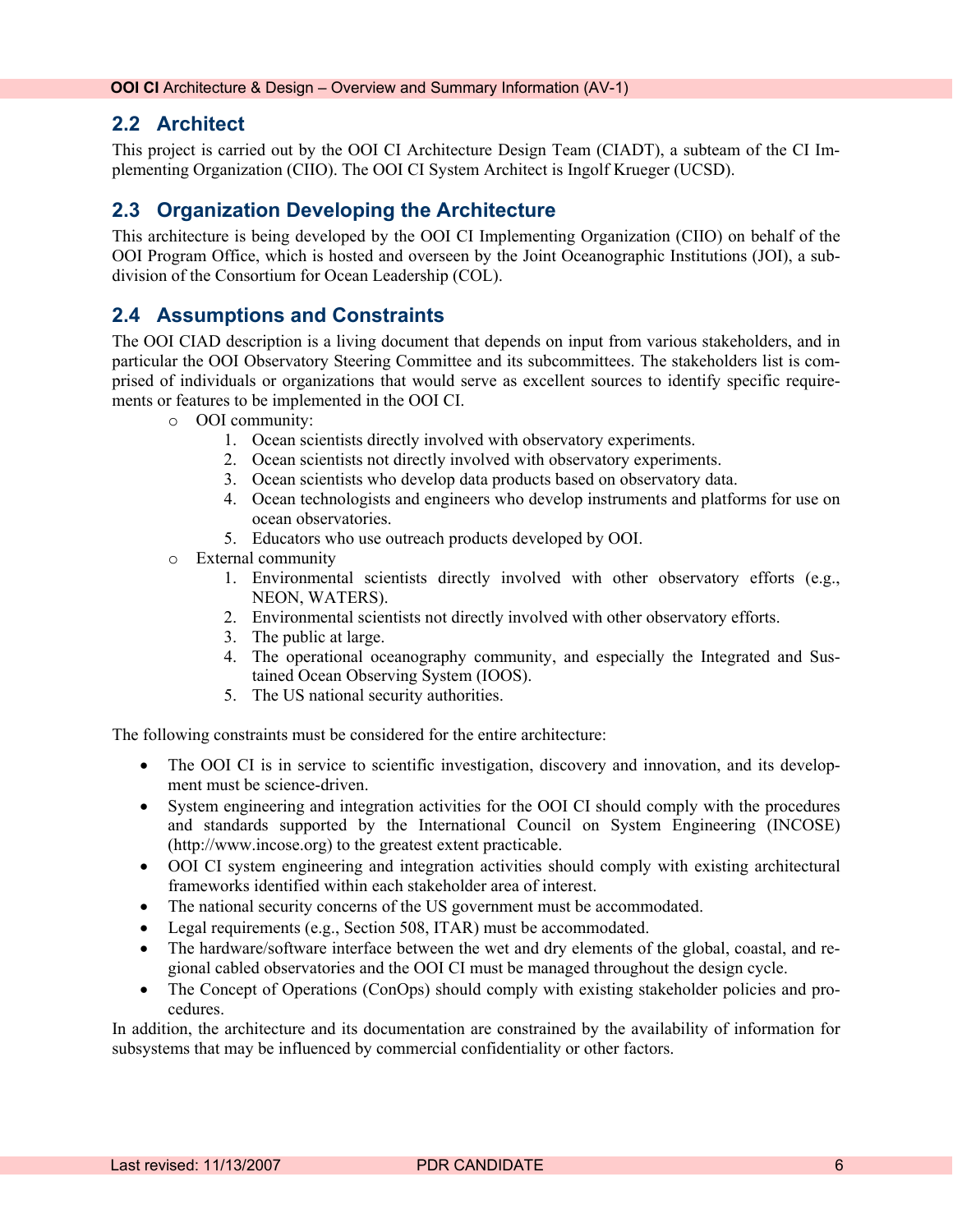## <span id="page-6-0"></span>**2.5 Approval Authority**

The CIIO Project Manager (PM) approves documents produced by the System Architect (SA) and the System Engineer (SE). This includes the CIAD.

CIIO PM approved documents will be made available to the OOI Program Office, operated by the Joint Oceanographic Institutions (JOI), a subdivision of the Consortium for Ocean Leadership (COL).

## **2.6 Date Completed**

The completion date for the Preliminary Architecture and Design of the CIAD is targeted for October 3, 2007.

## **2.7 Level of Effort and Projected and Actual Costs to Develop the Architecture**

This information is available through the OOI Program Office.

## **3 Origin and Input Traceability**

## **3.1 Input/Source Documents**

| <b>Reference</b> | <b>Document</b>                                                  | <b>Version</b> |  |  |
|------------------|------------------------------------------------------------------|----------------|--|--|
| <b>CA</b>        | Conceptual Architecture                                          |                |  |  |
| <b>CONOPS</b>    | Concepts of Operations                                           |                |  |  |
| <b>NORIA</b>     | NORIA Technical/Management Proposal<br>(version of $22$ -Dec-06) |                |  |  |
| <b>URD</b>       | <b>User Requirements Document</b>                                |                |  |  |
| <b>SRD</b>       | <b>System Requirements Document</b>                              |                |  |  |
|                  |                                                                  |                |  |  |

## **3.2 History**

Each document part of the architecture carries its own history information. The following table contains the major releases of the complete set of documents.

| <b>Date</b> | <b>State</b>                        | <b>Comment</b> |
|-------------|-------------------------------------|----------------|
| August 2006 | Concept Architecture Public Version |                |
|             |                                     |                |

## **4 Scope Definition**

The CIAD serves the following purposes:

- Defining the CI for the NSF Ocean Observatories Initiative (OOI) and the relationships to other observatory programs, not necessarily managed by COL. This includes programs such as IOOS.
- Support the efforts of OOI to provide an overarching integration system for the three observatory elements (i.e., regional, coastal, and global) of the OOI.
- Provide a preliminary design as a decision point for the OOI about future program development
- Establish a common terminology and integrated architecture for the OOI CI
- Establish the interfaces of CI with Marine IOs
- Establish a basis for implementation of the CI subsystems that is in compliance with stakeholder requirements, as expressed by the User Requirements Document, System Requirements Document and Concepts of Operations, by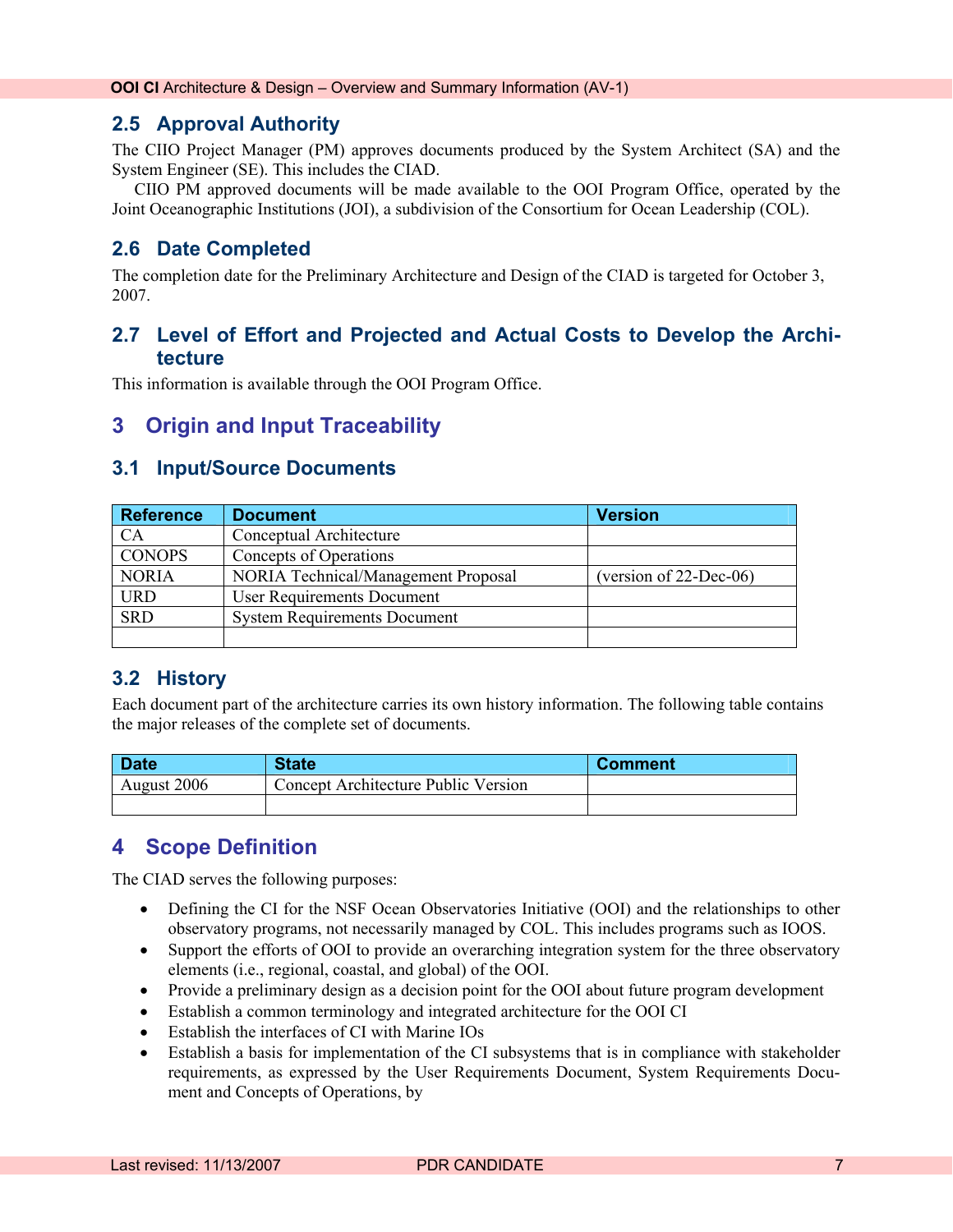#### <span id="page-7-0"></span>**OOI CI** Architecture & Design – Overview and Summary Information (AV-1)

- Designing and documenting a set of information system capabilities
- Designing and documenting concrete system components and interfaces

The CIAD complies with the following guidelines:

- The use of off-the-shelf components from commercial sources or other science-oriented distributed network systems should be assessed and included where feasible.
- Establishment of a clear dividing line between the responsibilities of the "overarching" CI and those of the individual observatories
- Support for the definition of interface management between the two.

The CIAD is scoped to cover the architecture and design of the CI component of the OOI system. It does not cover the other OOI components, namely the regional, coastal and global observatories and their infrastructure components.

As an enabling system and central integration infrastructure component, the CI needs to define interfaces to the three OOI components outside of the CI, as well as to other external systems.

Furthermore, the operational activities enabled by the CI and described as part of the Operational Views of the architecture span the entire OOI system, making it appear to its users and the environment as one integrated system. The CI provides a "face" to the OOI system.

Therefore, it is strongly suggested that the CIAD clearly distinguish the operational scope of the CI, which spans most of the OOI system, from the technical scope of the CI infrastructure itself, which is significantly smaller in extent.

### **4.1 Views and Products Developed**

The Department of Defense Architectural Framework Version 1.5 (DoDAF) was used to define the CIAD. An appendix to this document summarizes the DoDAF process. The following DODAF architectural views have been developed:

- AV-1: Overview and Summary Information (this section)
- AV-2: Integrated Dictionary
- OV-1: High-Level Operational Concept Graphic
- OV-2: Operational Node Connectivity Description
- OV-4: Organizational Relationships Chart
- OV-5: Operational Activity Model
- OV-7: Logical Data Model
- SV-1: Systems and Services Interface Descriptions

The CIAD entails the following deliverables required by the CIIO:

- The **OOI CI Conceptual Architecture** is contained in and documented as part of the Operational Views (OVs) of the CIAD.
- The **OOI CI Network Design** is contained in and documented as part of the System and Service Views (SVs).

The CIAD provides a comprehensive and integrated architecture and design view on these and potential other individual system engineering artifacts by following the principles of the DoDAF methodology and its underlying Core Architecture Data Model (CADM).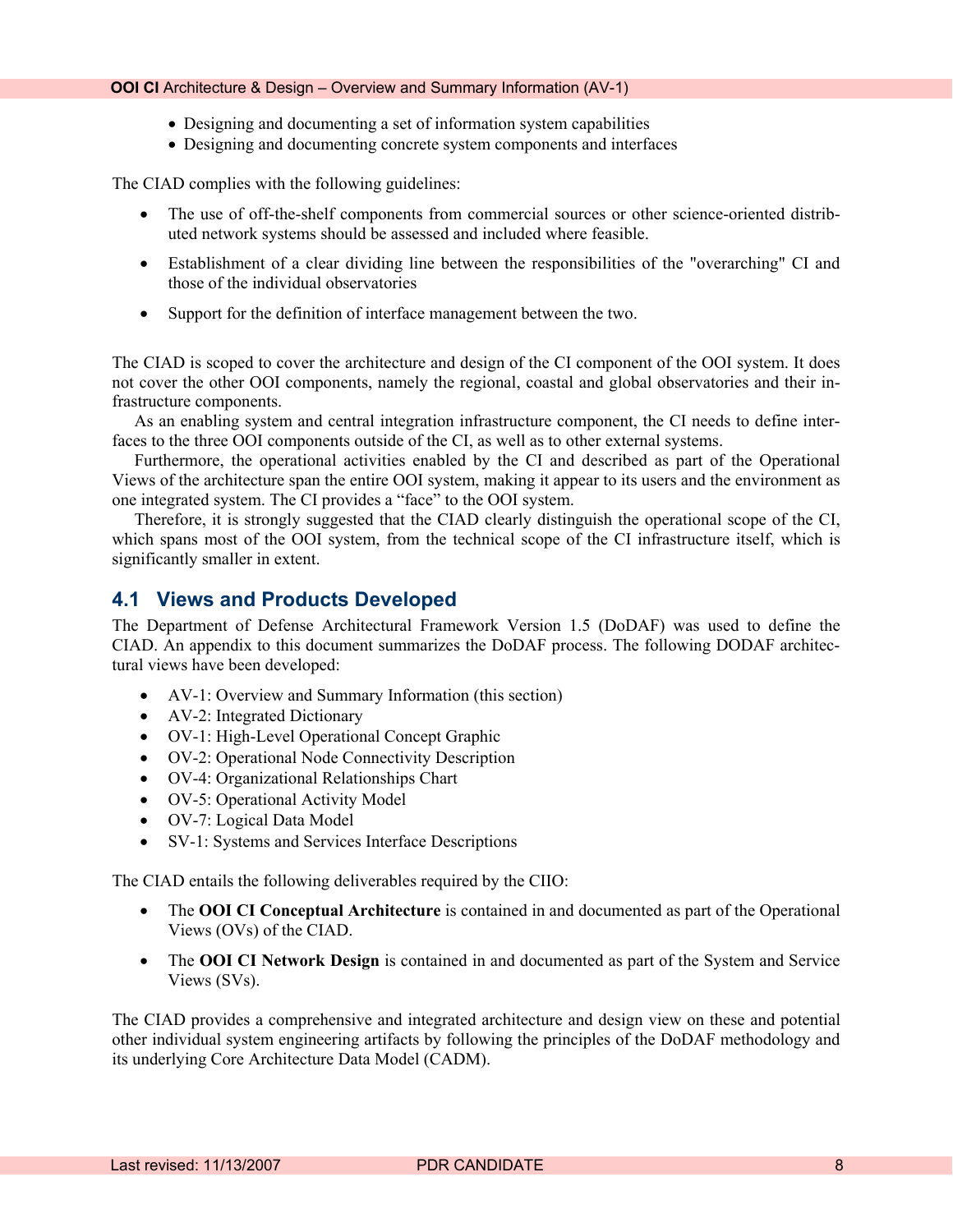## <span id="page-8-0"></span>**4.2 Time Frames Addressed**

This product provides the preliminary architecture and design, encompassing the conceptual architecture developed by the CI CA subcommittee. It will be the basis for the detailed architecture and design that must last many decades through numerous iterations of the underlying software technologies.

## **4.3 Organizations Involved**

The scope of the architecture includes the following organizations

- **OOI** Implementing Organizations
	- CI IO, consortium led by UCSD
	- Coastal/Global Scale Node IO, a consortium led by WHOI
	- Regional Scale Node IO, operated by UW
- OOI Scale Node Operators (future)

The architecture scope has associations with the following organizations:

- OOI Program Office
- National Science Foundation (NSF)
- NEPTUNE Canada
- Other observatory programs, including IOOS, NEON, WATERS and ESONET

## **5 Purpose and Viewpoint**

## **5.1 Purpose and Questions to be addressed through Analysis of the Architecture**

The architecture serves the goal of providing a consistent, structured, up-to-date representation of the OOI CI architecture and design, providing views for multiple groups of stakeholders. This includes operational views, as required by users and decision makers, as well as deployment and process views, required by CI implementers and subsystem architecture and design teams. The architecture also serves the goal of entraining potential participants in, and advocates for, the OOI CyberInfrastructure and its connected observatories. In particular, the potential cost savings and added value from a comprehensive CI are expressed.

## **5.2 From Whose Viewpoint the Architecture is developed**

The architecture design was developed primarily from the viewpoint of its potential users, whether ocean scientists, instrument developers, data providers, subsystem designers, system operators, or data users and analysts.

The Operational Views capture the viewpoints of the potential users, while the System Views capture the subsystem designers and implementer viewpoints.

## **6 Context**

## **6.1 Mission**

In order to provide the U.S. ocean-sciences research community with access to the basic infrastructure required to make sustained, long-term and adaptive measurements in the oceans, the National Science Foundation (NSF) Ocean Sciences Division has initiated the Ocean Observatories Initiative (OOI). The OOI is the outgrowth of many years of national and international scientific planning efforts. The OOI builds upon recent technological advances and experience with existing observatories, and is underpinned by several successful pilot and testbed projects. As these efforts mature, the research-focused observatories enabled by the OOI will be networked, becoming an integral part of the proposed Integrated and Sus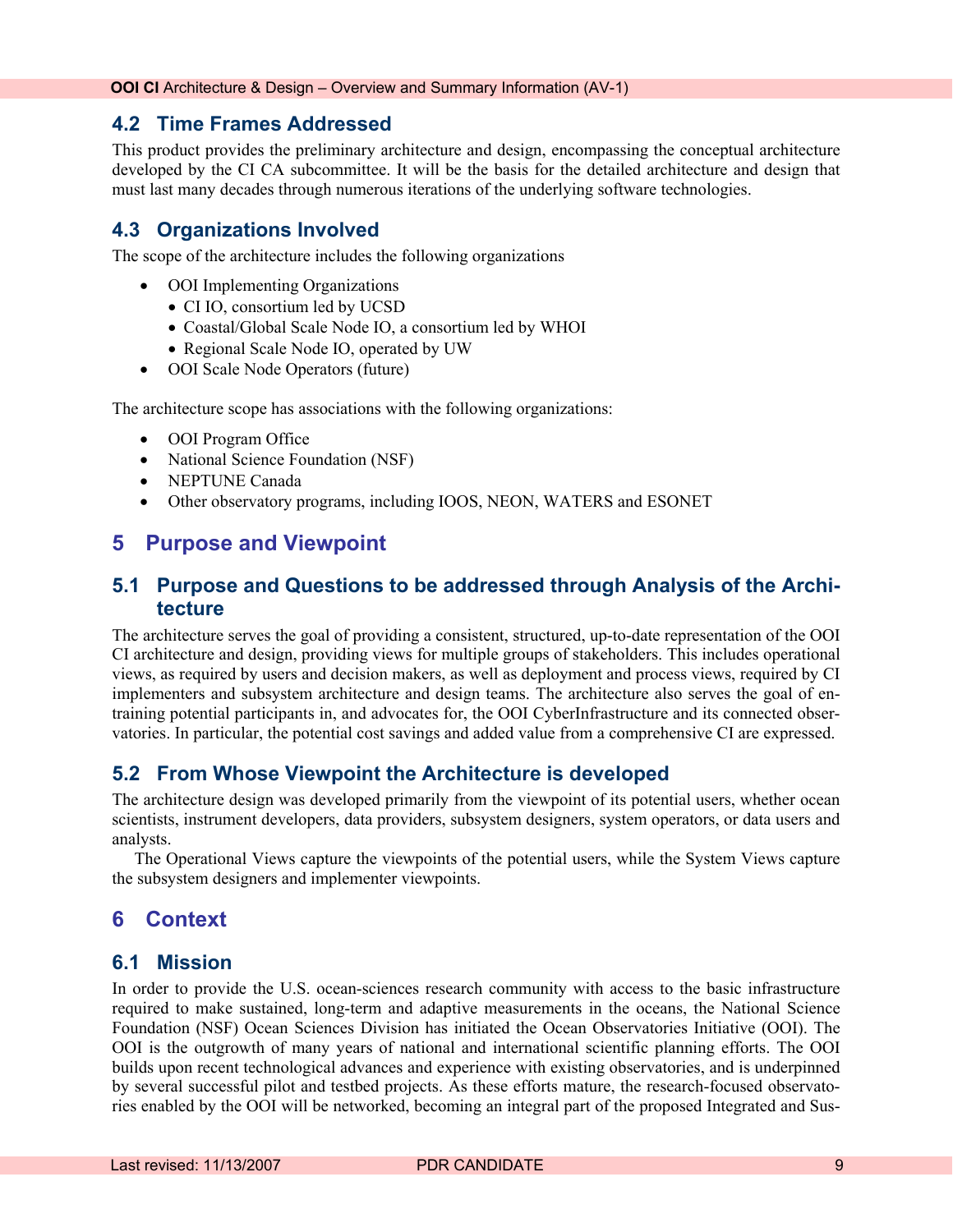<span id="page-9-0"></span>tained Ocean Observing System (IOOS; [www.ocean.us\)](http://www.ocean.us/). IOOS is an operationally-focused national system, and in turn will be the enabling U.S. contribution to the international Global Ocean Observing System (GOOS; [http://www.ioc-goos.org](http://www.ioc-goos.org/)) and the Global Earth Observing System of Systems (GEOSS; [www.earthobservations.org\)](http://www.earthobservations.org/).

## **6.2 Doctrine, Goals, and Vision**

The OOI comprises three types of interconnected observatories spanning global, regional and coastal scales. The global component addresses planetary-scale problems via a network of moored buoys linked to shore via satellite. A regional cabled observatory will 'wire' a single region in the Northeast Pacific Ocean with a high-speed optical and power grid. The coastal component of the OOI will expand existing coastal observing assets, providing extended opportunities to characterize the effects of high frequency forcing on the coastal environment. The OOI CyberInfrastructure (CI) constitutes the integrating element that links and binds the three types of marine observatories and associated sensors into a coherent systemof-systems. Indeed, it is most appropriate to view the OOI as a whole that will allow scientists and citizens to view particular phenomena irrespective of the observing elements (e.g. coastal, global, regional, ships, satellites, IOOS…) to which the observations belong.

The objective of the OOI CI is provision of a comprehensive federated system of Observatories, Laboratories, Classrooms, and Facilities that realizes the OOI Mission. The infrastructure provided to research scientists through the OOI will include the cables, buoys, deployment platforms, moorings and junction boxes required for power and two-way data communication with a wide variety of sensors at the sea surface, in the water column, and at or beneath the seafloor. The initiative also includes components such as unified project management, data dissemination and archiving and education and outreach activities essential to the long-term success of ocean observatory science. A fully operational research observatory system would be expected to meet the following goals:

- continuous observations at time scales of seconds to decades
- spatial measurements from millimeters to kilometers
- sustained operation during storms and other severe conditions
- real-time or near-real-time data as appropriate
- two-way transmission of data and remote instrument control
- power delivery to sensors between the sea surface and the seafloor
- standard plug-n-play sensor interface protocol
- autonomous underwater vehicle (AUV) dock for data download/battery recharge
- access to deployment and maintenance vehicles that satisfy the needs of specific observatories
- facilities for instrument maintenance and calibration
- a management system that makes data publicly available
- an effective education and outreach program

The vision of the OOI CI is to provide the OOI user base, beginning with the science community, access to a system that enables simple and direct use of OOI resources to accomplish their scientific objectives. This vision includes direct access to instrument data, control, and operational activities described above, and the opportunity to seamlessly collaborate with other scientists, institutions, projects, and disciplines.

The core capabilities and the principal objectives of ocean observatories are collecting real-time data, analyzing data and modeling the ocean on multiple scales and enabling adaptive experimentation within the ocean. A traditional data-centric CI, in which a central data management system ingests data and serves them to users on a query basis, is not sufficient to accomplish the range of tasks ocean scientists will engage in when the OOI is implemented. Instead, a highly distributed set of capabilities are required that facilitate:

• end-to-end data preservation and access,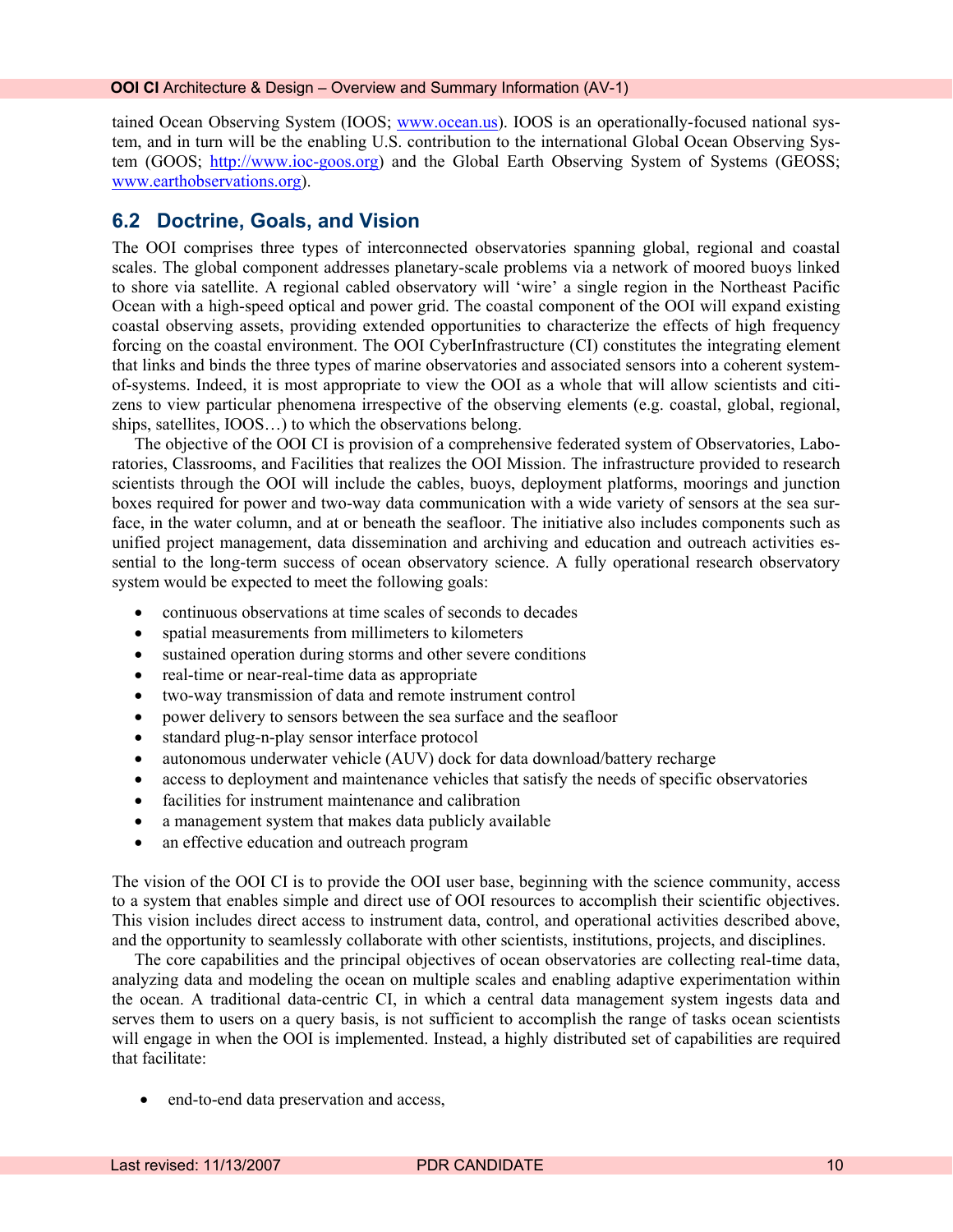- <span id="page-10-0"></span>• end-to-end, human-to-machine and machine-to-machine control of how data are collected and analyzed,
- direct, closed loop interaction of models with the data acquisition process,
- virtual collaborations created on demand to drive data-model coupling and share ocean observatory resources (e.g., instruments, networks, computing, storage and workflows),
- end-to-end preservation of the ocean observatory process and its outcomes, and
- automation of the planning and prosecution of observational programs.

In addition to these features, the CI must provide the background messaging, governance and service frameworks that facilitate interaction in a shared environment, similar to the role of the operating system on a computer.

The OOI system construction will occur during the confluence of several significant technology innovations in web and distributed processing: semantic webs, social networks, Grid computing, sensor networks, service-oriented architectures (SOA), event-driven architectures, policy-based security and machine virtualization. Each offers different capabilities, and each may increase the scope and reliability of the OOI system while lowering its complexity and cost. The challenge to building the CI at this time of convergence is finding an appropriate integration architecture and roadmap to deliver a functioning system as early as possible, while maintaining the ability to refine and extend operating characteristics as technology evolves.

## **6.3 Rules, Criteria, and Conventions Followed**

The conceptual architecture has been developed according to the guidelines in the DOD Architecture Framework (DoDAF; see appendix). Funding for the development and operation of the CI has followed NSF conventions and regulations. All government standards applicable to the CI (for example, metadata standards) therefore apply.

Certain data streams, data products and processes may fall under the jurisdiction of national security organizations. So far, there do not appear to be any direct architectural adjustments required to meet the requirements of such entities.

## **6.4 Linkages to Other Architectures**

No direct linkages to other architectures are mandated at this time. However, several other environmental observatories and initiatives (e.g., NEON and WATERS) have created or are creating standards and interfaces that should be integrated with the OOI architecture. This task is in the domain of the CI IO with guidance from the OOI Program Office

## **7 Tools and File Formats Used**

Tools used to develop the architecture include:

- Microsoft Word (word processing)
- Microsoft Visio, OmniGraffle, Adobe Illustrator (drawing)
- FreeMind (outlining)
- Adobe Acrobat (creating PDF-formatted files)
- Microsoft Excel (spreadsheet)
- Telelogic DOORS for requirements (setup in progress)
- Telelogic System Architect for DoDAF (setup in progress)

## **8 Findings**

The findings are contained in the views and documents submitted to the OOI Program Office.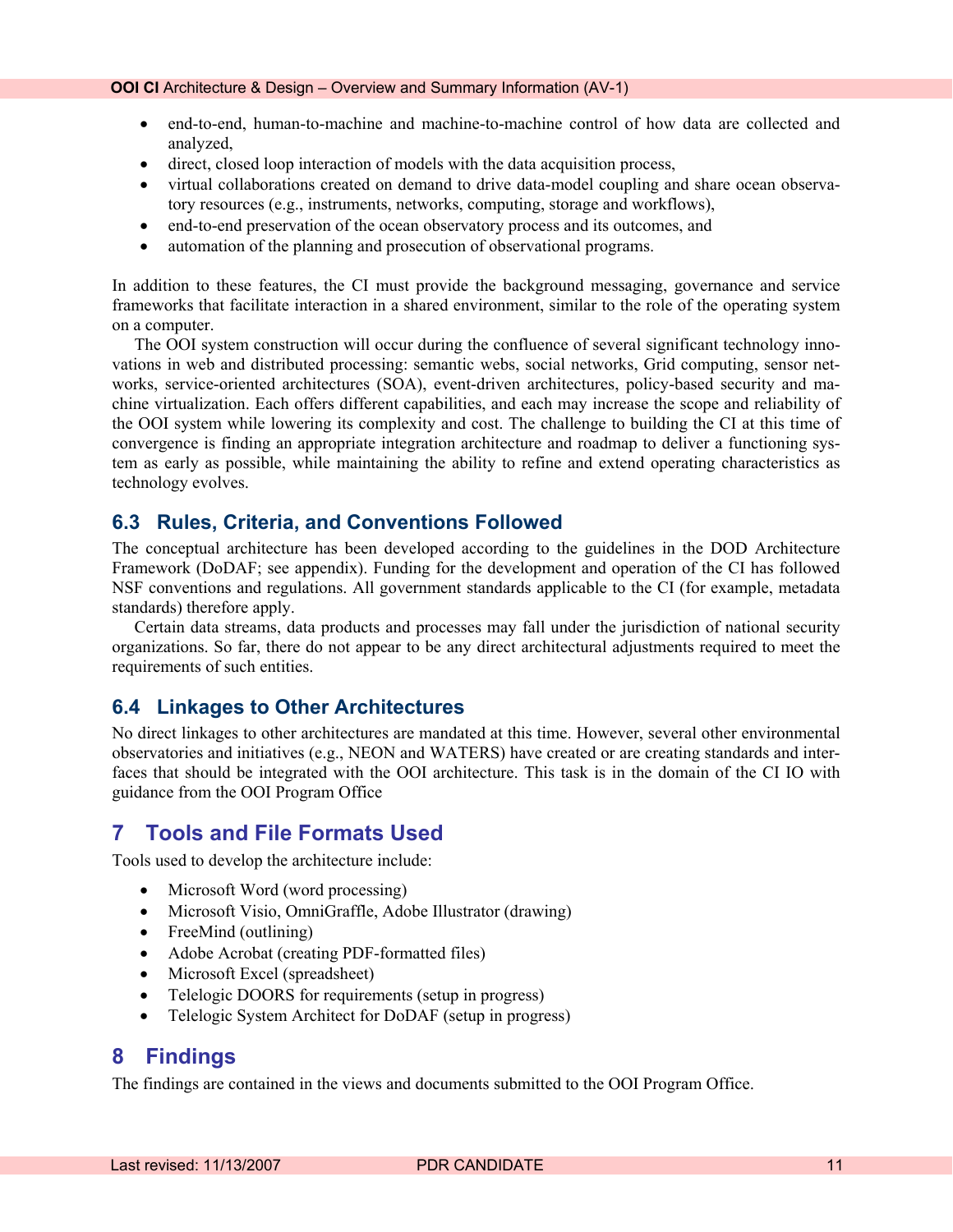## <span id="page-11-0"></span>**9 Appendix: DoDAF Architecture Views and Products**

The Department of Defense (DoD) Architecture Framework (DoDAF), Version 1.5, defines a common approach for DoD architecture description development, presentation, and integration for both operations and processes.

The selection of products from DoDAF is compatible with other standards such as the Rational Unified Process (RUP) architecture framework and the Federal Enterprise Architecture (FEA). To illustrate this, we provide a mapping from DoDAF products to the corresponding elements and views of the RUP architecture framework at the end of this appendix.

### **9.1 Views and Products Developed**



#### **Figure 1. DoDAF views, comprising All Views (AV), - Operational Views (OV), System and Services Views (SV) and Technical Standards Views (TV)**

In the following tables, a coarse overview of the content of each of the views defined by DoDAF is presented:

| <b>View</b>                          | <b>Definition</b>                                                                                                                                                                                                                                                                                                                                                                                                                                                                                                                                                                                                                                                                                                                                   |
|--------------------------------------|-----------------------------------------------------------------------------------------------------------------------------------------------------------------------------------------------------------------------------------------------------------------------------------------------------------------------------------------------------------------------------------------------------------------------------------------------------------------------------------------------------------------------------------------------------------------------------------------------------------------------------------------------------------------------------------------------------------------------------------------------------|
| All-Views (AV)                       | There are some overarching aspects of an architecture that relate to all three views.<br>These overarching aspects are captured in the All-Views (AV) products. The AV<br>products give information pertinent to the entire architecture but do not represent a<br>distinct view of it. AV products set the scope and context of the architecture. The<br>scope includes the subject area and time frame. The setting in which the architecture<br>exists comprises the interrelated conditions that compose the context for the archi-<br>tecture. These conditions include doctrine; tactics, techniques, and procedures; rele-<br>vant goals and vision statements; concepts of operations (ConOps); scenarios; and<br>environmental conditions. |
| Operational<br>View $(OV)$           | The OV is a description of the tasks and activities, operational elements, and infor-<br>mation exchanges required to accomplish DoD business processes. The OV con-<br>tains graphical and textual products that comprise an identification of the opera-<br>tional nodes and elements, assigned tasks and activities, and information flows re-<br>quired between nodes. It defines the types of information exchanged, the frequency<br>of exchange, which tasks and activities are supported by the information exchanges,<br>and the nature of information exchanges.                                                                                                                                                                          |
| Systems and<br>Services View<br>(SV) | The SV is a set of graphical and textual products that describes systems and inter-<br>connections providing for, or supporting, DoD functions, including business func-<br>tions. The SV associates system resources with the OV. These system resources<br>support the operational activities and facilitate the exchange of information among                                                                                                                                                                                                                                                                                                                                                                                                    |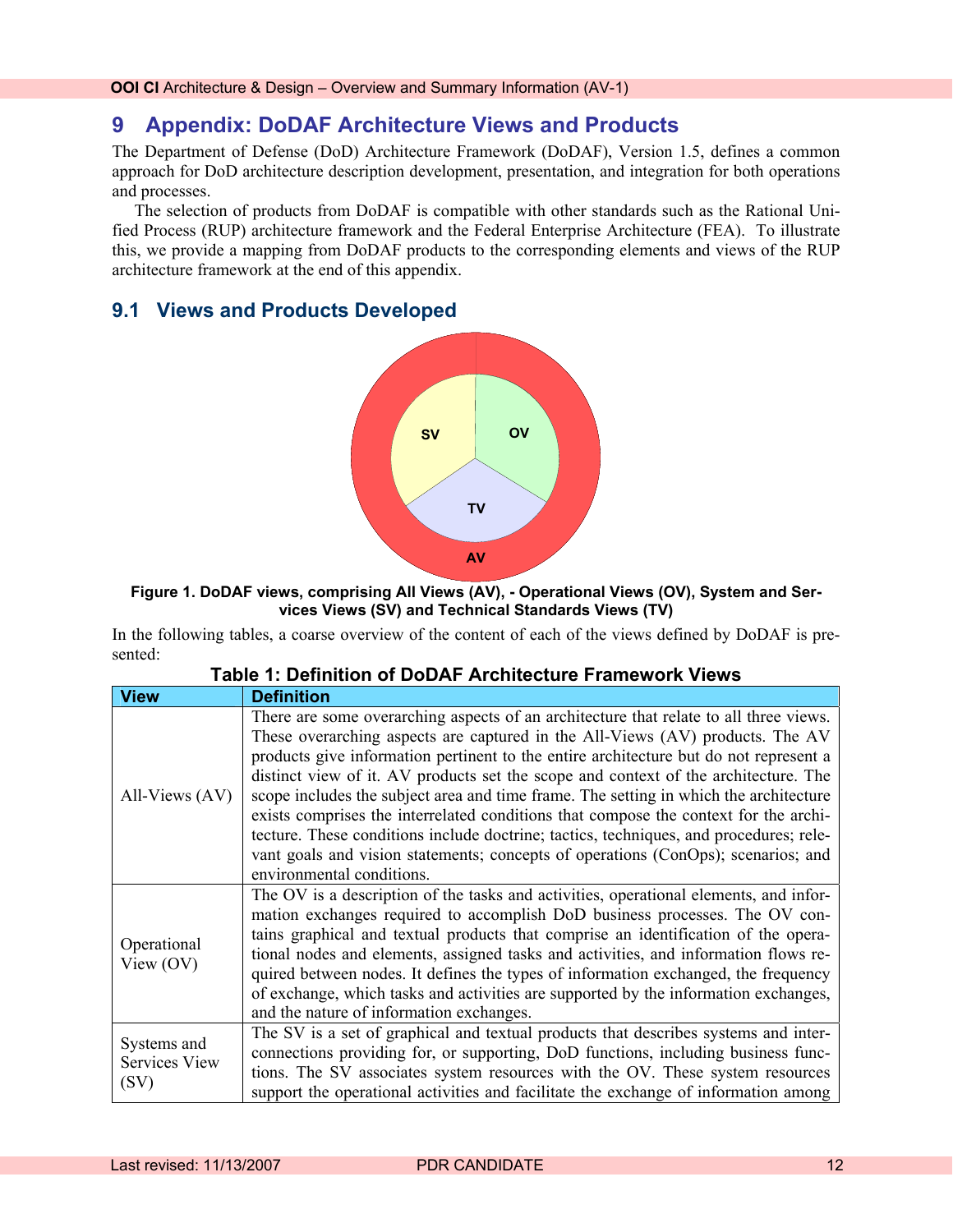<span id="page-12-0"></span>

|                                              | operational nodes.                                                                   |
|----------------------------------------------|--------------------------------------------------------------------------------------|
|                                              | The TV is the minimal set of rules governing the arrangement, interaction, and in-   |
|                                              | terdependence of system parts or elements. Its purpose is to ensure that a system    |
| <b>Technical Stan-</b><br>dards View<br>(TV) | satisfies a specified set of operational requirements. The TV provides the technical |
|                                              | systems implementation guidelines upon which engineering specifications are          |
|                                              | based, common building blocks are established, and product lines are developed.      |
|                                              | The TV includes a collection of the technical standards, implementation conven-      |
|                                              | tions, standards options, rules, and criteria organized into profile(s) that govern  |
|                                              | systems and system elements for a given architecture.                                |

## **9.2 Architecture Products**

Table 2 lists the products defined by DoDAF version 1.5 together with an expected content summary. Products selected for the OOI Concept Architecture Design are indicated by a checkmark  $(\checkmark)$  in the first column. These products were selected to represent the processing and inter-nodal levels of operation that best reflect information exchange requirements. Furthermore, the technical criteria governing the interoperable implementation and procurement of the envisioned system's capabilities based on the architecture purpose stated above are best represented by the selected products.

## **Table 2: Architecture Products defined in and selected from the DoD Architecture Framework for use in the OOI CI Concept Architecture**

| <b>Selected</b> | <b>Product</b> | <b>Name</b>                                            | <b>Summary</b>                                                                                                                                                                                                                                                                                                                                                                                                                                                                                                                                                                     |
|-----------------|----------------|--------------------------------------------------------|------------------------------------------------------------------------------------------------------------------------------------------------------------------------------------------------------------------------------------------------------------------------------------------------------------------------------------------------------------------------------------------------------------------------------------------------------------------------------------------------------------------------------------------------------------------------------------|
| ✓               | $AV-1$         | Overview and<br>Summary<br>Information                 | The Overview and Summary Information provides execu-<br>tive- level summary information in a consistent form that<br>allows quick reference and comparison among architectures.<br>AV-1 includes assumptions, constraints, and limitations that<br>may affect high-level decision processes involving the ar-<br>chitecture.                                                                                                                                                                                                                                                       |
| ✓               | $AV-2$         | Integrated<br>Dictionary                               | The Integrated Dictionary contains definitions of terms used<br>in the given architecture. It consists of textual definitions in<br>the form of a glossary, a repository of architecture data, their<br>taxonomies, and their metadata (i.e., data about architecture<br>data), including metadata for tailored products, associated<br>with the architecture products developed. Metadata are the<br>architecture data types, possibly expressed in the form of a<br>physical schema. In this document, architecture data types<br>are referred to as architecture data elements. |
| ✓               | $OV-1$         | High Level<br>Operational<br>Concept<br>Graphic        | The High- Level Operational Concept Graphic describes a<br>mission and highlights main operational nodes (see OV-2<br>definition) and interesting or unique aspects of operations. It<br>provides a description of the interactions between the sub-<br>ject architecture and its environment, and between the archi-<br>tecture and external systems. A textual description accom-<br>panying the graphic is crucial. Graphics alone are not suffi-<br>cient for capturing the necessary architecture data.                                                                       |
| ✓               | $OV-2$         | Operational<br>Node Connec-<br>tivity Descrip-<br>tion | The Operational Node Connectivity Description graphically<br>depicts the operational nodes (or organizations) with needli-<br>nes between those nodes that indicate a need to exchange<br>information. The graphic includes internal operational nodes<br>(internal to the architecture) as well as external nodes.                                                                                                                                                                                                                                                                |
|                 | $OV-3$         | Operational                                            | The Operational Information Exchange Matrix details in-                                                                                                                                                                                                                                                                                                                                                                                                                                                                                                                            |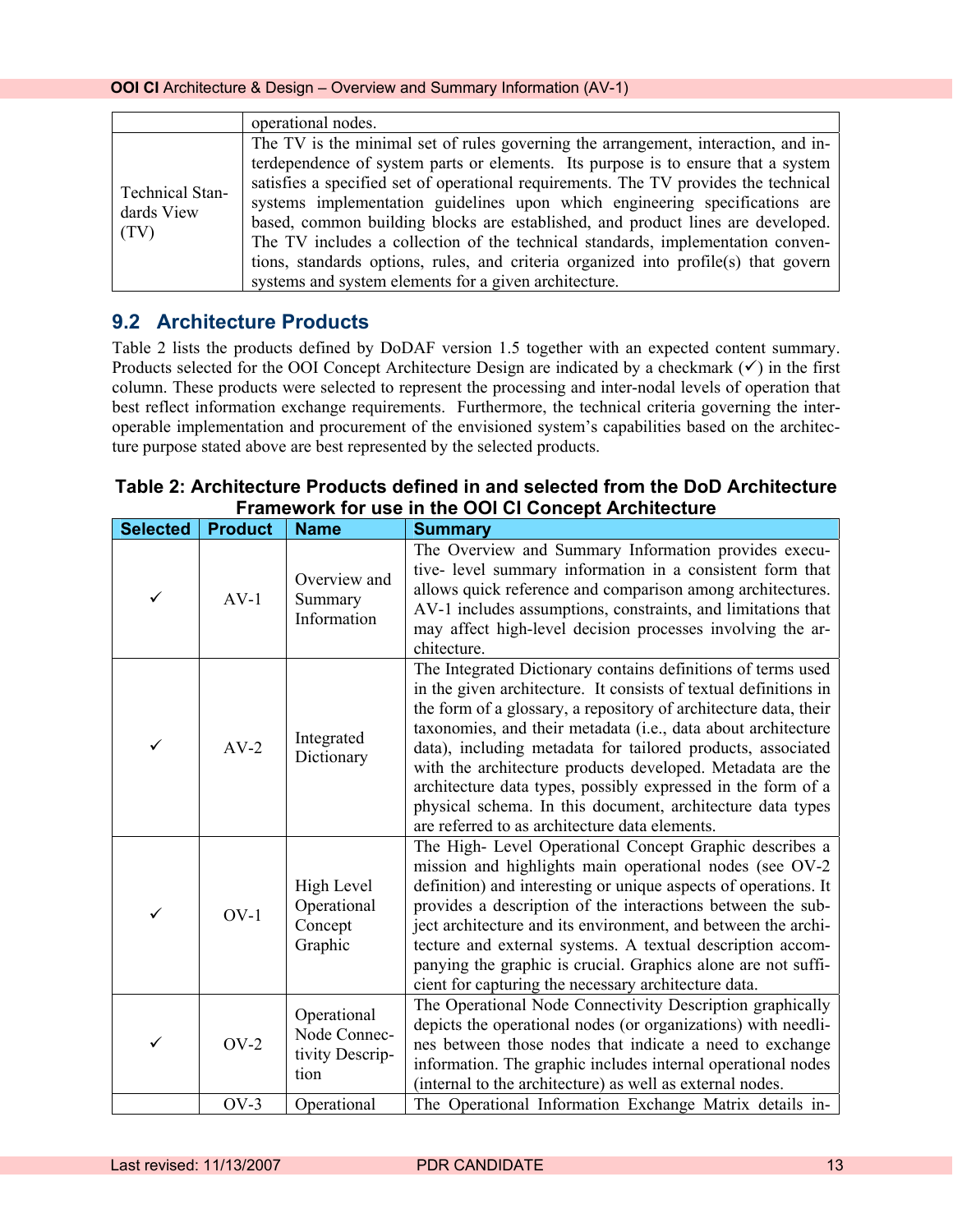|   |         | Information<br>Exchange<br>Matrix                            | formation exchanges and identifies "who exchanges what<br>information, with whom, why the information is necessary,<br>and how the information exchange must occur". There isn't<br>a one-to-one mapping of OV-3 information exchanges to<br>OV-2 needlines; rather, many individual information ex-<br>changes may be associated with one needline.                                                                                                                                                                                                                                |
|---|---------|--------------------------------------------------------------|-------------------------------------------------------------------------------------------------------------------------------------------------------------------------------------------------------------------------------------------------------------------------------------------------------------------------------------------------------------------------------------------------------------------------------------------------------------------------------------------------------------------------------------------------------------------------------------|
| ✓ | $OV-4$  | Organizational<br>Relationships<br>Chart                     | The Organizational Relationships Chart illustrates the com-<br>mand structure or relationships (as opposed to relationships<br>with respect to a business process flow) among human roles,<br>organizations, or organization types that are the key players<br>in architecture.                                                                                                                                                                                                                                                                                                     |
| ✓ | $OV-5$  | Operational<br>Activity<br>Model                             | The Operational Activity Model describes the operations<br>that are normally conducted in the course of achieving a<br>mission or a business goal. It describes capabilities, opera-<br>tional activities (or tasks), input and output $(I/O)$ flows be-<br>tween activities, and I/O flows to/from activities that are<br>outside the scope of the architecture. High-level operational<br>activities should trace to (are decompositions of) a Business<br>Area, an Internal Line of Business, and/or a Business Sub-<br>Function as published in OMB's Business Reference Model. |
|   | OV-6a   | Operational<br>Rule Model                                    | The Operational Rules Model specifies operational or busi-<br>ness rules that are constraints on an enterprise, a mission,<br>operation, business or architecture.                                                                                                                                                                                                                                                                                                                                                                                                                  |
|   | $OV-6b$ | Operational<br><b>State Transi-</b><br>tion Descrip-<br>tion | The Operational State Transition Description is a graphical<br>method of describing how an operational node or activity<br>responds to various events by changing its state. The dia-<br>gram represents the sets of events to which the architecture<br>will respond (by taking an action to move to a new state) as<br>a function of its current state. Each transition specifies an<br>event and an action.                                                                                                                                                                      |
|   | $OV-6c$ | Operational<br><b>Event Trace</b><br>Description             | The Operational Event-Trace Description provides a time-<br>ordered examination of the information exchanges between<br>participating operational nodes as a result of a particular<br>scenario. Each event-trace diagram should have an accom-<br>panying description that defines the particular scenario or<br>situation.                                                                                                                                                                                                                                                        |
| ✓ | $OV-7$  | Logical Data<br>Model                                        | The Logical Data Model describes the structure of an archi-<br>tecture domain's system data types and the structural busi-<br>ness process rules (defined in the architecture's Operational<br>View) that govern the system data. It provides a definition<br>of architecture domain data types, their attributes or charac-<br>teristics, and their interrelationships.                                                                                                                                                                                                            |
| ✓ | $SV-1$  | Systems Inter-<br>face Descrip-<br>tion                      | The Systems Interface Description depicts systems nodes<br>and the systems resident at these nodes to support organiza-<br>tion/human roles represented by operational nodes of the<br>Operational Node Connectivity Description (OV-2). SV-1<br>also identifies the interfaces between systems and system<br>nodes.                                                                                                                                                                                                                                                                |
|   | $SV-2$  | Systems Com-<br>munication                                   | The Systems Communications Description depicts pertinent<br>information about communications systems, communica-                                                                                                                                                                                                                                                                                                                                                                                                                                                                    |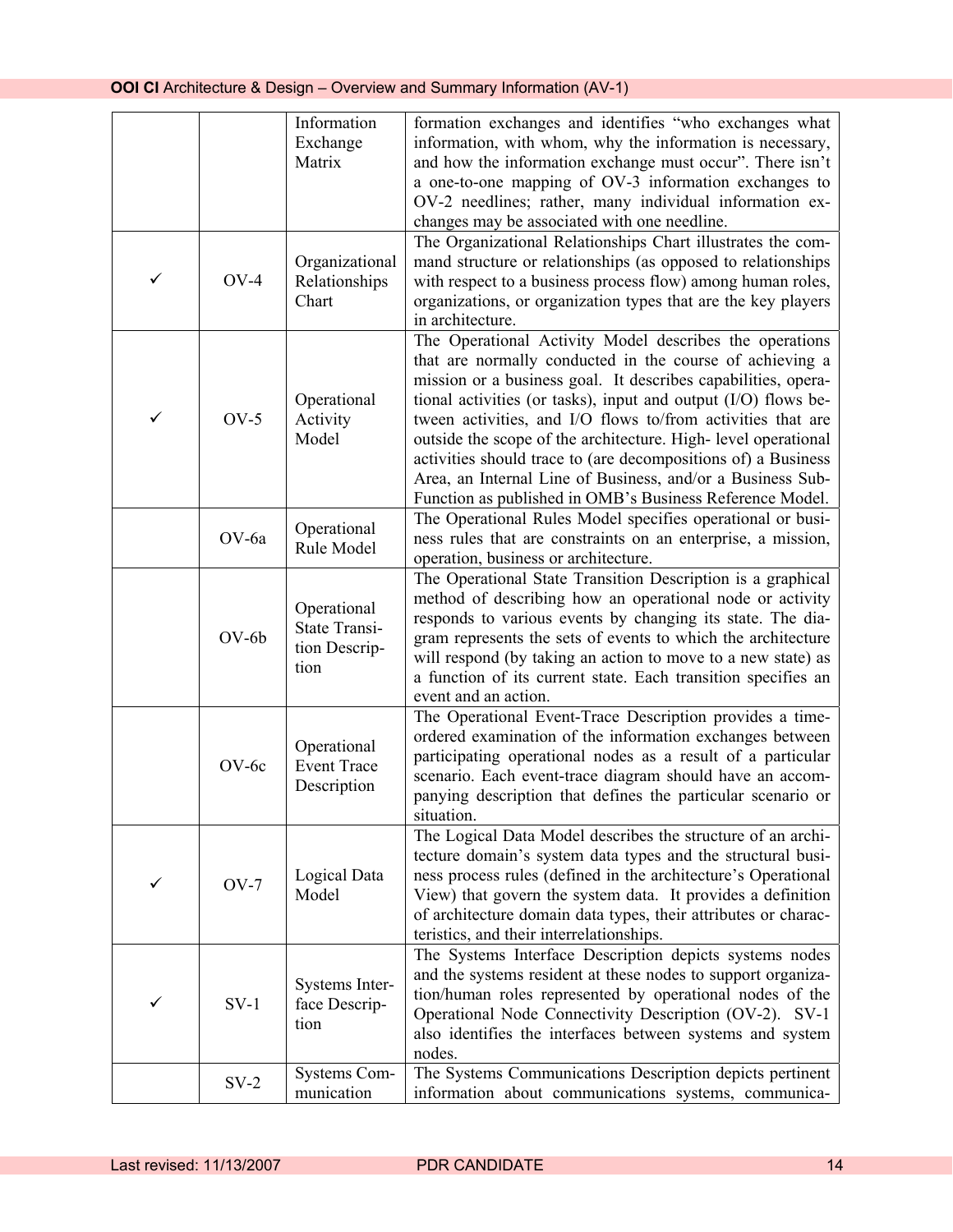|          | Description                                                                           | tions links, and communications networks. SV-2 documents<br>the kinds of communications media that support the systems<br>and implement their interfaces as described in SV-1. Thus,<br>SV-2 shows the communications details of SV-1 interfaces<br>that automate aspects of the needlines represented in OV-2.                                                                                                                                                                                               |
|----------|---------------------------------------------------------------------------------------|---------------------------------------------------------------------------------------------------------------------------------------------------------------------------------------------------------------------------------------------------------------------------------------------------------------------------------------------------------------------------------------------------------------------------------------------------------------------------------------------------------------|
| $SV-3$   | Systems-<br>Systems Ma-<br>trix                                                       | The Systems-Systems Matrix provides detail on the inter-<br>face characteristics described in SV-1 for the architecture,<br>arranged in a matrix form.                                                                                                                                                                                                                                                                                                                                                        |
| $SV-4$   | Systems Func-<br>tionalities<br>Description                                           | The Systems Functionality Description documents system<br>functional hierarchies and system functions, and the system<br>data flows between them. Although there is a correlation<br>between Operational Activity Model (OV-5) or business-<br>process hierarchies and the system functional hierarchy of<br>SV-4, it need not be a one-to-one mapping, hence, the need<br>for the Operational Activity to Systems Function Traceabil-<br>ity Matrix (SV-5), which provides that mapping.                     |
| $SV-5$   | Operational<br>Activities to<br>System Func-<br>tionalities<br>Traceability<br>Matrix | Operational Activity to Systems Function Traceability Ma-<br>trix is a specification of the relationships between the set of<br>operational activities applicable to architecture and the set of<br>system functions applicable to that architecture.                                                                                                                                                                                                                                                         |
| $SV-6$   | <b>Systems Data</b><br>Exchange<br>Matrix                                             | The Systems Data Exchange Matrix specifies the character-<br>istics of the system data exchanged between systems. This<br>product focuses on automated information exchanges (from<br>OV-3) that are implemented in systems. Non-automated<br>information exchanges, such as verbal orders, are captured<br>in the OV products only.                                                                                                                                                                          |
| $SV-7$   | Systems Per-<br>formance<br>Parameters<br>Matrix                                      | The Systems Performance Parameters Matrix product speci-<br>fies the quantitative characteristics of systems and system<br>hardware/software items, their interfaces (system data car-<br>ried by the interface as well as communications link details<br>that implement the interface) and their functions. It specifies<br>the current performance parameters of each system, inter-<br>face, or system function and the expected or required per-<br>formance parameters at specified times in the future. |
| $SV-8$   | Systems Evo-<br>lution De-<br>scription                                               | The Systems Evolution Description captures evolution plans<br>that describe how the system or the architecture, in which<br>the system is embedded, will evolve over a lengthy period<br>of time. Generally, the timeline milestones are critical for a<br>successful understanding of the evolution timeline.                                                                                                                                                                                                |
| $SV-9$   | Systems Tech-<br>nology Fore-<br>casts                                                | The Systems Technology Forecast defines the underlying<br>current and expected supporting technologies. It is not ex-<br>pected to include predictions of technologies as with a crys-<br>tal ball. Expected supporting technologies are those that can<br>be reasonably forecast given the current state of technology<br>and expected improvements. New technologies should be<br>tied to specific time periods, which can correlate against the<br>time periods used in SV-8 milestones.                   |
| $SV-10a$ | <b>Systems Rules</b>                                                                  | Systems rules are constraints on architecture, on a system(s),                                                                                                                                                                                                                                                                                                                                                                                                                                                |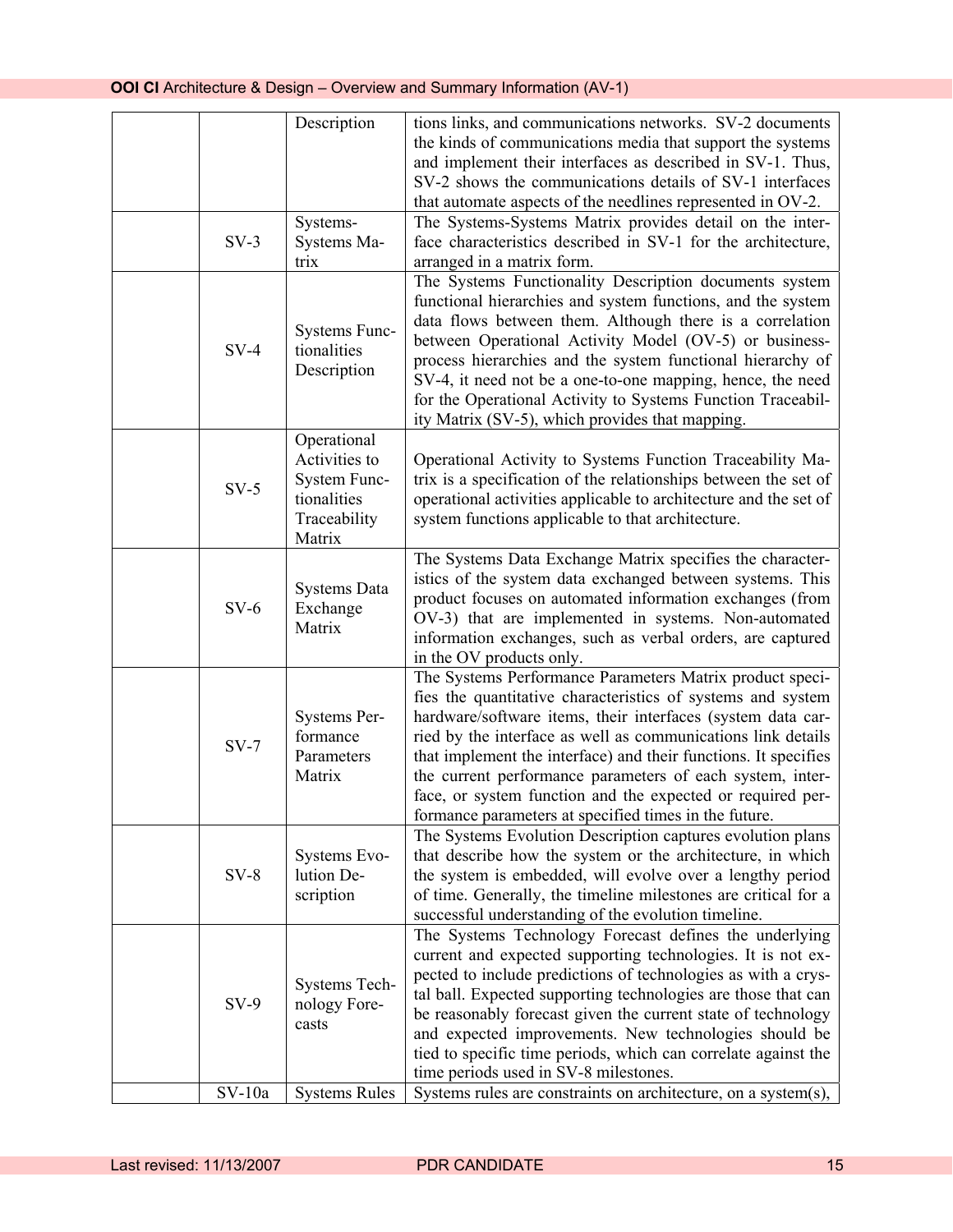|          | Model                                              | or system hardware/software item(s), and/or on a system<br>function(s). While other SV products (e.g., SV-1, SV-2, SV-<br>4, SV-11) describe the static structure of the Systems View<br>(i.e., what the systems can do), they do not describe, for the<br>most part, what the systems <i>must</i> do, or what it <i>cannot</i> do.                                                                                                                                                                                                             |
|----------|----------------------------------------------------|-------------------------------------------------------------------------------------------------------------------------------------------------------------------------------------------------------------------------------------------------------------------------------------------------------------------------------------------------------------------------------------------------------------------------------------------------------------------------------------------------------------------------------------------------|
| $SV-10b$ | <b>Systems State</b><br>Transitions<br>Description | The Systems State Transition Description is a graphical<br>method of describing a system (or system function) response<br>to various events by changing its state. The diagram basi-<br>cally represents the sets of events to which the systems in<br>the architecture will respond (by taking an action to move to<br>a new state) as a function of its current state. Each transition<br>specifies an event and an action.                                                                                                                   |
| $SV-10c$ | Systems<br>Event-Trace<br>Description              | The Systems Event-Trace Description provides a time-<br>ordered examination of the system data elements exchanged<br>between participating systems (external and internal), sys-<br>tem functions or human roles as a result of a particular sce-<br>nario. Each event-trace diagram should have an accompa-<br>nying description that defines the particular scenario or<br>situation. SV-10c in the Systems View may reflect system-<br>specific aspects or refinements of critical sequences of<br>events described in the Operational View. |
| $SV-11$  | Physical<br>Schema                                 | The Physical Schema product is one of the architecture<br>products closest to actual system design in the Framework.<br>The product defines the structure of the various kinds of<br>system data that are utilized by the systems in the architec-<br>ture.                                                                                                                                                                                                                                                                                     |
| $TV-1$   | Technical<br><b>Standards</b><br>Profile           | The Technical Standards Profile collects the various systems<br>standards rules that implement and sometimes constrain the<br>choices that can be made in the design and implementation<br>of architecture.                                                                                                                                                                                                                                                                                                                                     |
| $TV-2$   | Technical<br><b>Standards</b><br>Forecast          | Standards Forecast contains<br>The Technical<br>expected<br>changes in technology-related standards and conventions,<br>which are documented in the TV-1 product. The forecast for<br>evolutionary changes in the standards should be correlated<br>against the time periods as mentioned in the SV-8 and SV-9<br>products.                                                                                                                                                                                                                     |

For readers more familiar with the RUP architecture framework, we provide a mapping from the DoDAF products to the elements/views of the RUP architecture framework as follows:

| <b>RUP Architecture Element/View</b> | <b>DoDAF Architecture Product</b>                  |
|--------------------------------------|----------------------------------------------------|
| Supplementary Information            | AV-1, AV-2, SV-9, SV-10a, TV-1, TV-2               |
| Logical View                         | OV-1, OV-2, OV-3, OV-4, OV-5, OV-6, OV-7           |
| Deployment View                      | SV-1, SV-2, SV-3, SV-4, SV-5, SV-6, SV-10b, SV-10c |
| Process View                         | SV-2, SV-7, SV-10b, SV-10c                         |
| <b>Implementation View</b>           | SV-8, SV-11                                        |
| Use Cases                            | $OV-5$ , $OV-6$ (ConOps)                           |